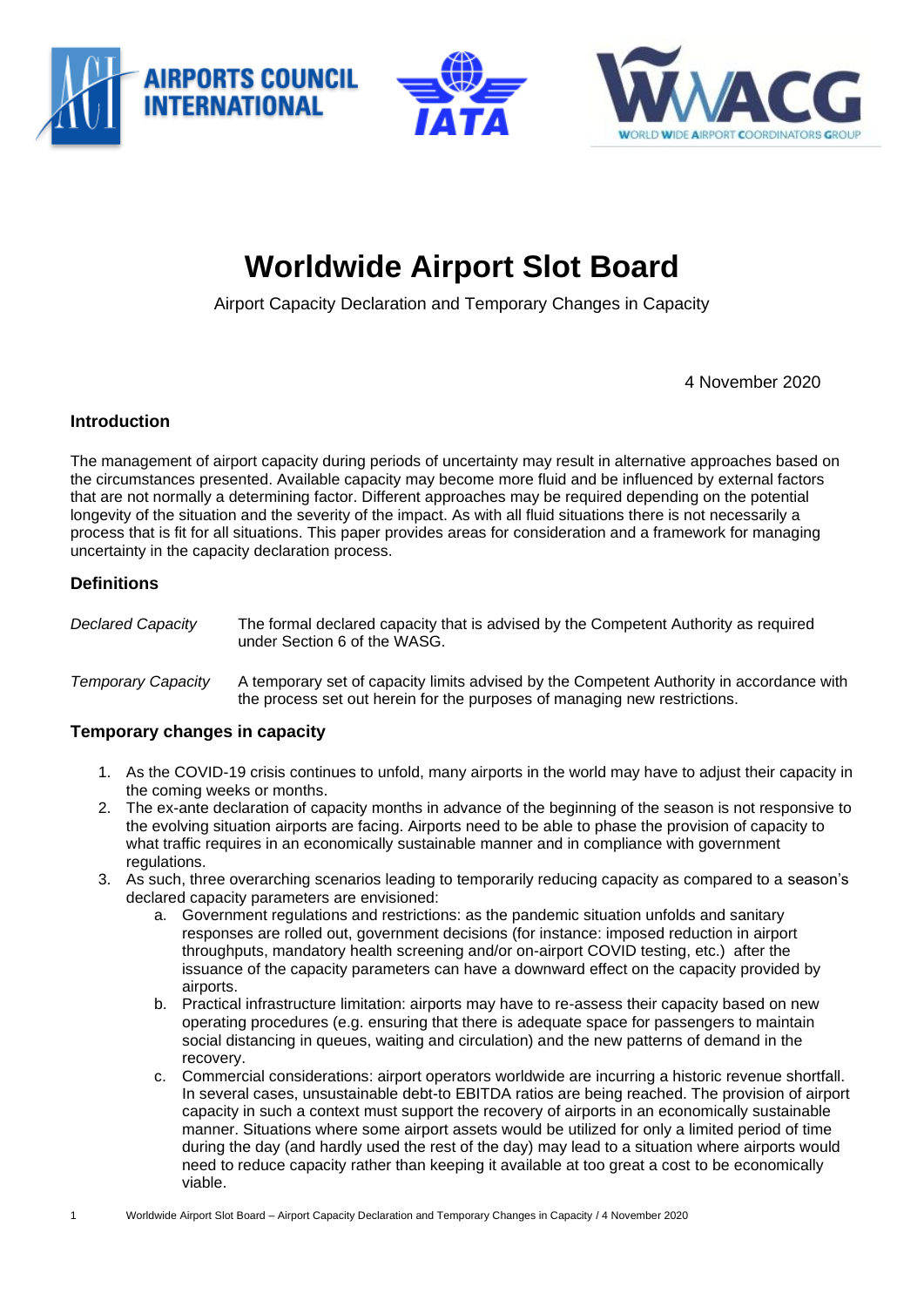





# **Seasonal Airport Capacity Declaration Process**

4. Changes to declared capacity after the Initial Submission Deadline should be avoided (WASG 6.9.2).

# **Temporary Airport Capacity – Principles**

- 5. The airport managing body or other competent authority may be required to impose temporary changes to the available capacity. Such changes should follow a thorough demand and capacity assessment and consultation with the Coordination Committee. Where a Coordination Committee or equivalent does not exist, it should be created to encourage open communication.
- 6. The impact on users of the airport and the airport managing body should be considered when determining the approach to managing the temporary capacity reduction. The solution should be tailored to the needs of the specific problem. Table 1 provides several options available to manage a temporary reduction in capacity based on the severity of the reduction, but the list is not exhaustive.
- 7. Any capacity reduction strategy should aim to manage the demand of airport infrastructure against the reduced supply and provide flexibility to adjust parameters as capacity changes.
- 8. The process should provide certainty that the allocated slots can be accommodated within the available capacity to avoid inconvenience and hardship to passengers.
- 9. All stakeholders are encouraged to consider the use of innovative solutions or technologies to limit the need for temporary capacity reductions when possible.
- 10. Any mandatory schedule reductions must be spread across all affected airlines that utilise the affected infrastructure, in a fair, transparent, and non-discriminatory manner by the coordinator acting independently.
- 11. In reducing capacity, airlines should be provided assurance that historic rights held will be protected for use in the subsequent seasons.

| <b>Process</b>  | <b>Voluntary Reduction</b>                   | <b>Enforced Capacity Reduction</b>                                              | <b>Re-coordination</b>                 |
|-----------------|----------------------------------------------|---------------------------------------------------------------------------------|----------------------------------------|
|                 | Allocated slots are above                    | Allocated slots are above temporary                                             | <b>Allocated slots are far greater</b> |
|                 | temporary capacity limits                    | capacity limits where schedule                                                  | than the declared temporary            |
|                 | but can be managed by                        | adjustment alone will not be sufficient to <b>capacity limits. To ensure an</b> |                                        |
|                 | <b>Description voluntary schedule</b>        | remove excess demand. Reduction                                                 | efficient and fair allocation of       |
|                 | adjustments                                  | managed through a fair distribution of                                          | slots a coordination exercise          |
|                 |                                              | reductions across the impacted period                                           | should take place.                     |
|                 |                                              | (% schedule adjustments).                                                       |                                        |
|                 | <b>Collaborative Working</b>                 | <b>WASB Best Practice - Capacity</b>                                            | <b>WASB Best Practice -</b>            |
| <b>WASB</b>     |                                              | Declarations and managing temporary                                             | <b>Capacity Declarations and</b>       |
| <b>Guidance</b> |                                              | reductions of airport capacity                                                  | managing temporary                     |
|                 |                                              |                                                                                 | reductions of airport capacity         |
|                 |                                              | Schedule adjustment count Slots required to be cancelled are                    | <b>Historic slots cancelled to</b>     |
| <b>Historic</b> |                                              | towards maintaining historiccounted as operated against utilisation             | allow for re-coordination.             |
| entitlement     | entitlement in the                           | target for historic determination in the                                        | <b>Historic slots held in the</b>      |
|                 | subsequent season                            | subsequent season                                                               | previous season are carried            |
|                 |                                              |                                                                                 | forward.                               |
|                 | Demand for capacity                          | Temporary capacity is in the magnitude N/A                                      |                                        |
|                 | increases resulting in                       | of 15% of the declared capacity across                                          |                                        |
|                 | schedule adjustment                          | an entire day                                                                   |                                        |
|                 | <b>Triggers for beyond adjacent hours or</b> |                                                                                 |                                        |
| moving to       | require enforced                             |                                                                                 |                                        |
| next step       | cancellations                                |                                                                                 |                                        |
|                 |                                              |                                                                                 |                                        |
|                 | <b>Voluntary schedule</b>                    |                                                                                 |                                        |
|                 | adjustments refused by                       |                                                                                 |                                        |

#### **Table 1 – Capacity Reduction Options**

2 Worldwide Airport Slot Board – Airport Capacity Declaration and Temporary Changes in Capacity / 4 November 2020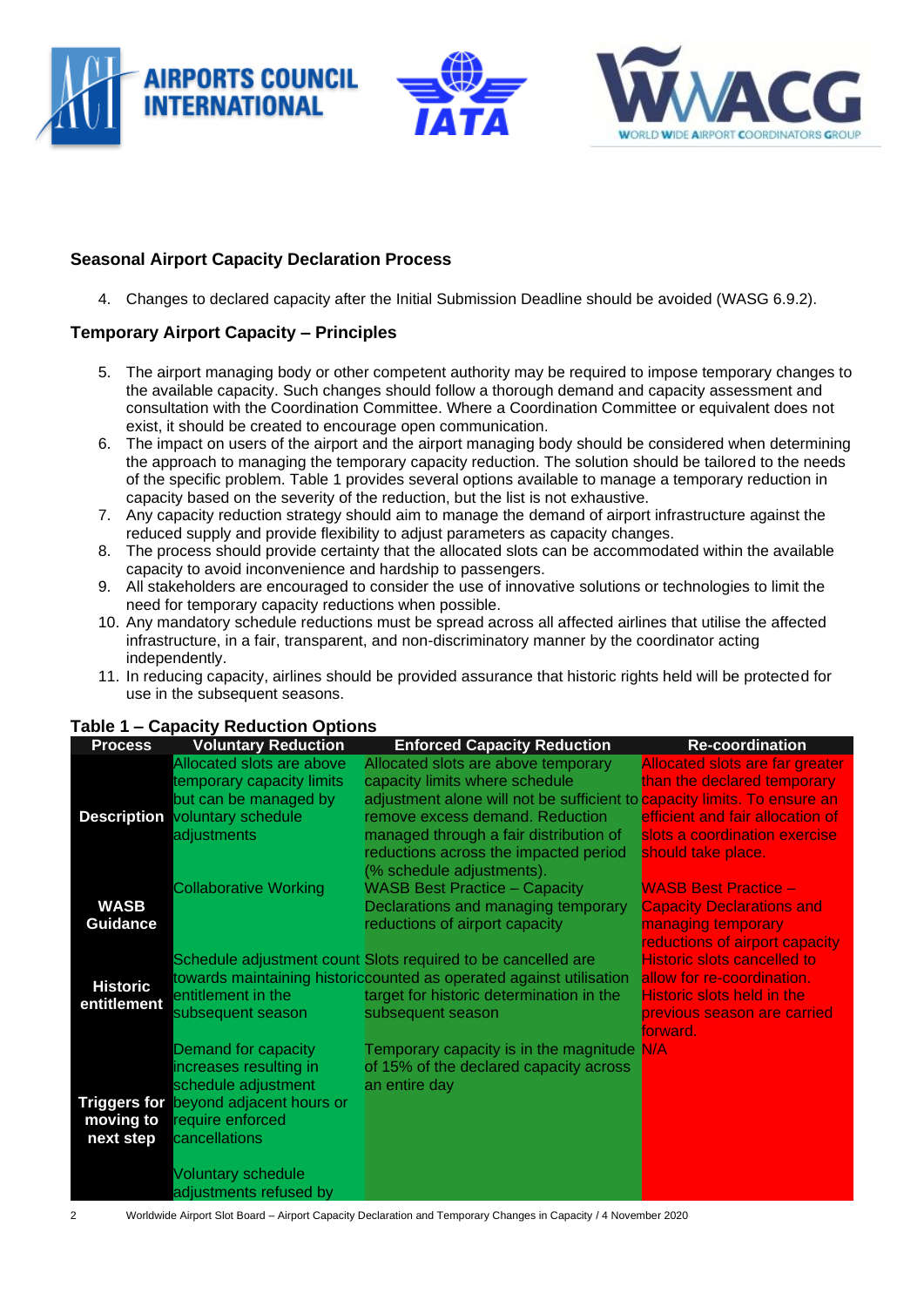



airlines resulting in demand exceeding capacity

Slots that airlines are not intending to operate being returned close to planned operation giving insufficient time for other airlines to utilise them.

- 12. Re-coordination has the potential to severely disrupt an airline's ability to find workable slot solutions at both ends of a route. The re-coordination capacity reduction option must only be implemented in the most extreme circumstances and in accordance with the following conditions:
	- a. The airport is only able to deliver in the magnitude of 15% of its declared capacity across an entire day as a result of mandated requirements.
	- b. Re-coordination must not take place if the airport has reduced capacities for commercial reasons unless all other options have failed.

# **Temporary Airport Capacity – Role of Stakeholders**

#### **Temporary Airport Capacity – Voluntary Schedule Adjustments Coordinator**

- 13. If advance notice regarding an upcoming temporary airport capacity reduction is received, the Coordinator will immediately put in place measures to prevent new slot requests from being processed until the revised capacity parameters are received. Online portals, if they are used, may be temporary disabled or message filters used to prevent Slot Clearance Requests (SCR) from being automatically processed. The use of online portals is encouraged to increase transparency for all stakeholders.
- 14. The Coordinator will identify periods where demand exceeds capacity and identify schedule adjustments that will minimise the impact of voluntary schedule adjustments across all airlines.
- 15. The Coordinator should provide airlines as much notice as possible of required schedule adjustments.
- 16. The Coordinator should seek to share voluntary schedule adjustments across all airlines in the period of congestion.
- 17. Where an airline refuses a request for a voluntary schedule adjustment of a flight, the Coordinator will seek another flight from the same carrier before seeking assistance from another carrier.
- 18. For transparency, the Coordinator will publish on its website:
	- a. The temporary capacity parameters, including supporting analysis.
	- b. The total number of voluntary schedule adjustments requested by carrier
	- c. Compliance in adhering to the schedule adjustment requests by carrier

#### **Airline**

- 19. Airlines should return slots that they do not intend to operate as soon as possible to minimise the impact of schedule adjustments.
- 20. Airlines should be prepared to accept an alternative time if offered by the Coordinator to avoid exceeding the temporary coordination parameters.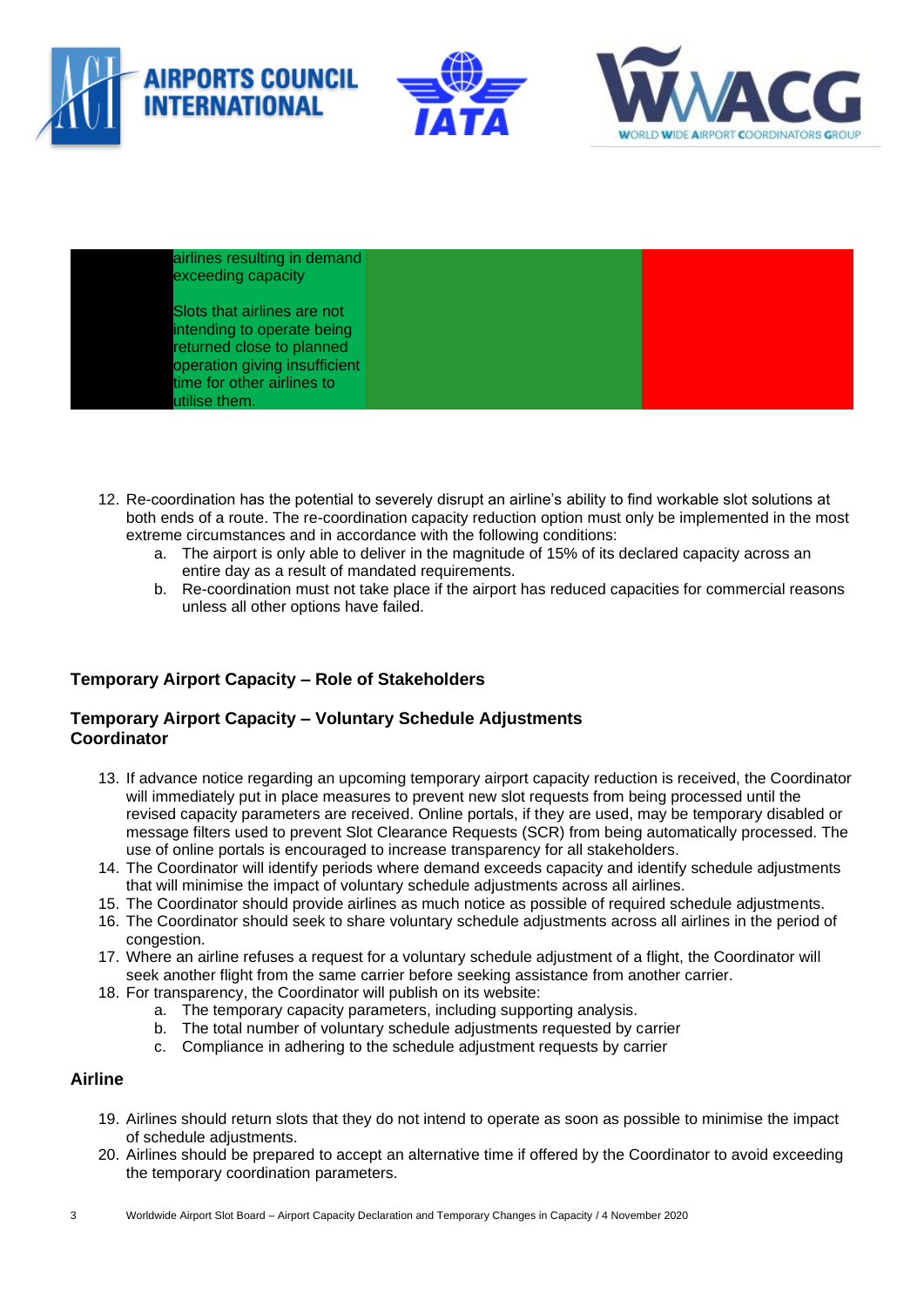





# **Airport**

21. The airport managing body and coordination committee must provide support to the Coordinator in seeking full airline cooperation. The airport managing body or other competent authority must keep the Coordinator and all relevant stakeholders informed about any capacity limitations and give timely warning if capacity limitations are likely.

# **Temporary Airport Capacity – Enforced Capacity Reduction Coordinator**

- 22. If advance notice regarding an upcoming temporary airport capacity reduction is received, the Coordinator will immediately put in place measures to prevent new slot requests from being processed until the revised capacity parameters are received. Online portals, if they are used, may be temporarily disabled or message filters used to prevent Slot Clearance Requests (SCR) from being automatically processed. Outside of the period in which the Coordinator is managing the capacity reduction, the use of online portals is encouraged to increase transparency for all stakeholders.
- 23. The Coordinator will compare the proposed temporary capacity limits against slots held to assess if alternative options of managing the capacity reduction are available. Such considerations will be shared with the airport managing body and the Coordination Committee.
- 24. The Coordinator will determine the timeline for the re-coordination based on the timing of the reduction to ensure that airlines have sufficient time to submit schedule requests. In doing so the Coordinator will consider the need to provide surety to airlines and the workload of all concerned.
- 25. The Coordinator will give an indication of the required reductions by carrier as soon as possible after the revised capacity parameters are received. The reference date used for the schedule reduction will depend on the timing of the temporary reduction of airport capacity:
	- a. If the revised capacity parameters are received after the Historic Baseline Date (HBD), schedule reductions will be based on slot allocations held seven working days before the revised capacity parameters are published;
	- b. If the revised capacity parameters are received after the publication of the seasonal capacity parameters but before or at the Historic Baseline Date (HBD), schedule reductions will be based on slot allocations held at the Historic Baseline Date (HBD).
- 26. The required schedule reductions will be measured based on a defined time period where congestion occurs and/or as a total per day, providing that a fair distribution of cancellations across all airlines is ensured.
- 27. The required schedule reduction will also consider the percentage share held by a carrier at the time of Slot Allocated Listing (SAL) distribution as a reference. For example, if carrier A held 70% of capacity in the 0900 hour at (SAL) initial coordination then they should hold 70% of the reduced capacity in the same hour after the capacity reduction, whenever feasible. When slots are allocated for a specific terminal, the reduction may only apply to airlines operating in the terminal if relocation is not possible.
- 28. The Coordinator will aim to satisfy as much demand as possible based on the revised capacity parameters and treat all types of services equally. In this regard, the Coordinator should explore proactively any viable solution to avoid schedule reductions by means of proposing minor schedule adjustments to the airlines.
- 29. The Coordinator may consider consultations with the Coordination Committee or equivalent body if further guidance regarding the reallocation of capacity is required. For example, applying a strict percentage may not be possible if a carrier only holds one pair of slots per day.
- 30. All airlines will be given an opportunity to retime flights if so required. The Coordinator will advise a deadline by which date the retime requests should be submitted. After this date, the Coordinator will process the requests to ensure a fair distribution across all airlines. After this process has been completed, all subsequent changes will be processed on a first come, first served basis.
- 4 Worldwide Airport Slot Board Airport Capacity Declaration and Temporary Changes in Capacity / 4 November 2020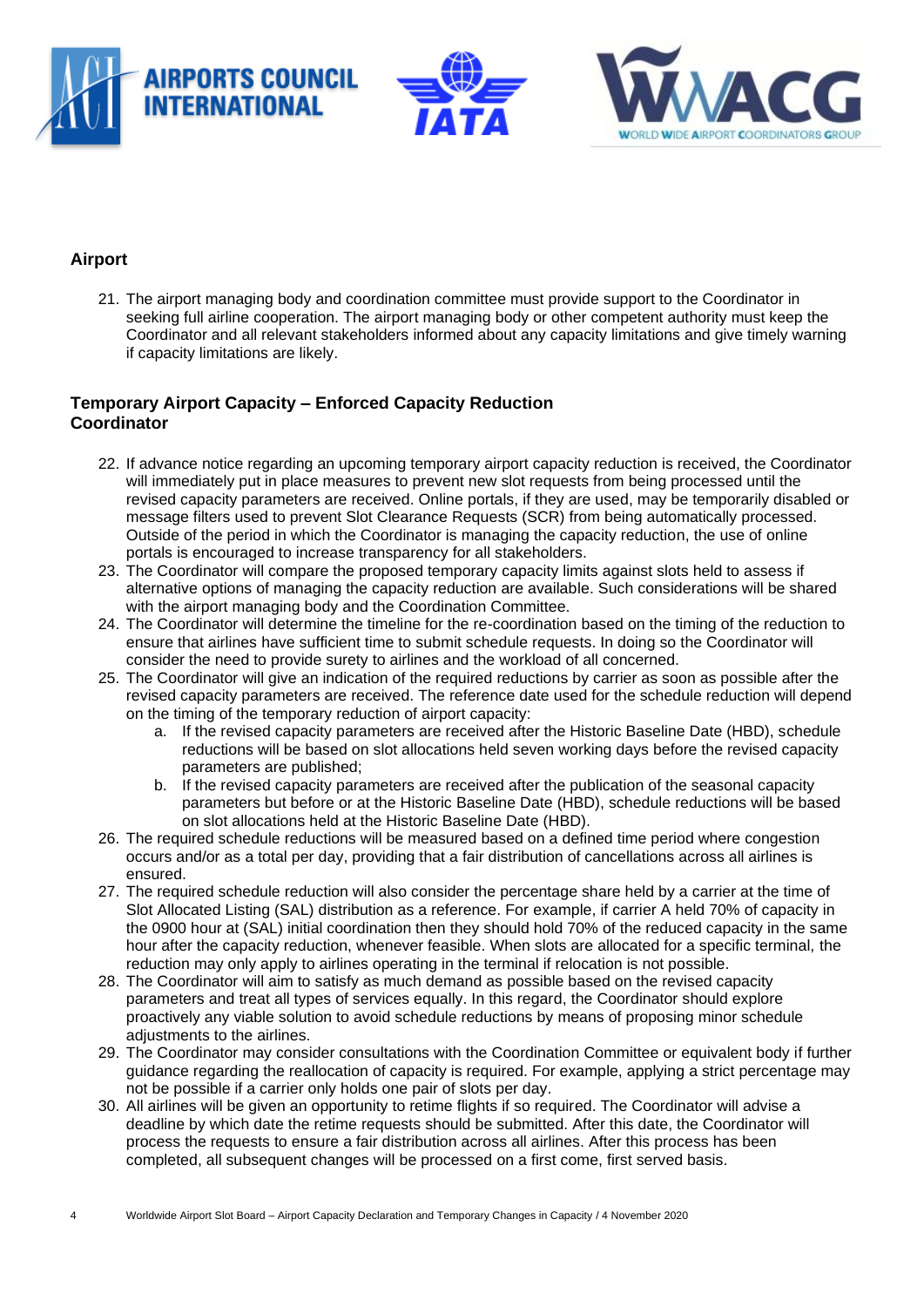





- 31. Any increase in available capacity should be allocated fairly across all airlines impacted by reductions. Priority should be given to those impacted by the greatest proportional reductions because of their limited operations at the impacted airport.
- 32. For transparency, the Coordinator will publish on its website:
	- a. The temporary capacity parameters, including supporting analysis.
	- b. The total number of slots/seats that need to be cancelled
	- c. Details of the required reductions by carrier
	- d. Compliance in adhering to the temporary capacity reduction by carrier

#### **Airline**

- 33. The Airline will decide which flights to cancel or retime into available capacity to meet the reduction in airport capacity. For reductions in passenger throughput limits, the airline may choose to meet the restriction in other ways, for example by capping the aircraft seat capacity instead of cancelling a flight.
- 34. Cancellations due to the temporary airport capacity reduction should only be sent to the Coordinator after the Historic Baseline Date (HBD) once the final reduction requirements are distributed. Should the temporary capacity reduction be announced post-HBD, airlines should send cancellation messages at the earliest opportunity as agreed with the Coordination Committee or equivalent body or in line with any applicable regulation.
- 35. Any slots allocated that the carrier does not intend to operate should be returned as soon as possible and in line with local regulations.

#### **Airport**

36. The Airport Operator will balance capacity with demand within the (temporary) capacity and regularly communicate with the Coordinator and Coordination Committee or equivalent body. Where possible, lead times and preparations to open facilities should be shared with relevant stakeholders.

#### **Governance**

37. The coordination committee may consider the introduction of a Local Rule to provide further guidance on the process for managing an enforced capacity reduction. An example template is included in appendix 1.

#### **Temporary Airport Capacity – Re-Coordination Coordinator**

- 38. If advance notice regarding an upcoming temporary airport capacity reduction is received, the Coordinator will immediately put in place measures to prevent new slot requests from being processed until the revised capacity parameters are received. Online portals, if they are used, may be temporarily disabled or message filters used to prevent Slot Clearance Requests (SCR) from being automatically processed. Outside of the period in which the Coordinator is managing the capacity reduction, the use of online portals is encouraged to increase transparency for all stakeholders.
- 39. The Coordinator will compare the proposed temporary capacity limits against slots held to assess if alternative options of managing the capacity reduction are available. Such considerations will be shared with the airport managing body and the Coordination Committee.
- 40. The Coordinator will determine the timeline for the re-coordination based on the timing of the reduction to ensure that airlines have sufficient time to submit schedule requests. In doing so the Coordinator will consider the need to provide surety to airlines and the workload of all concerned.
- 41. The coordinator will delete the schedule held and will accept new requests prior to the published submission deadline.
- 5 Worldwide Airport Slot Board Airport Capacity Declaration and Temporary Changes in Capacity / 4 November 2020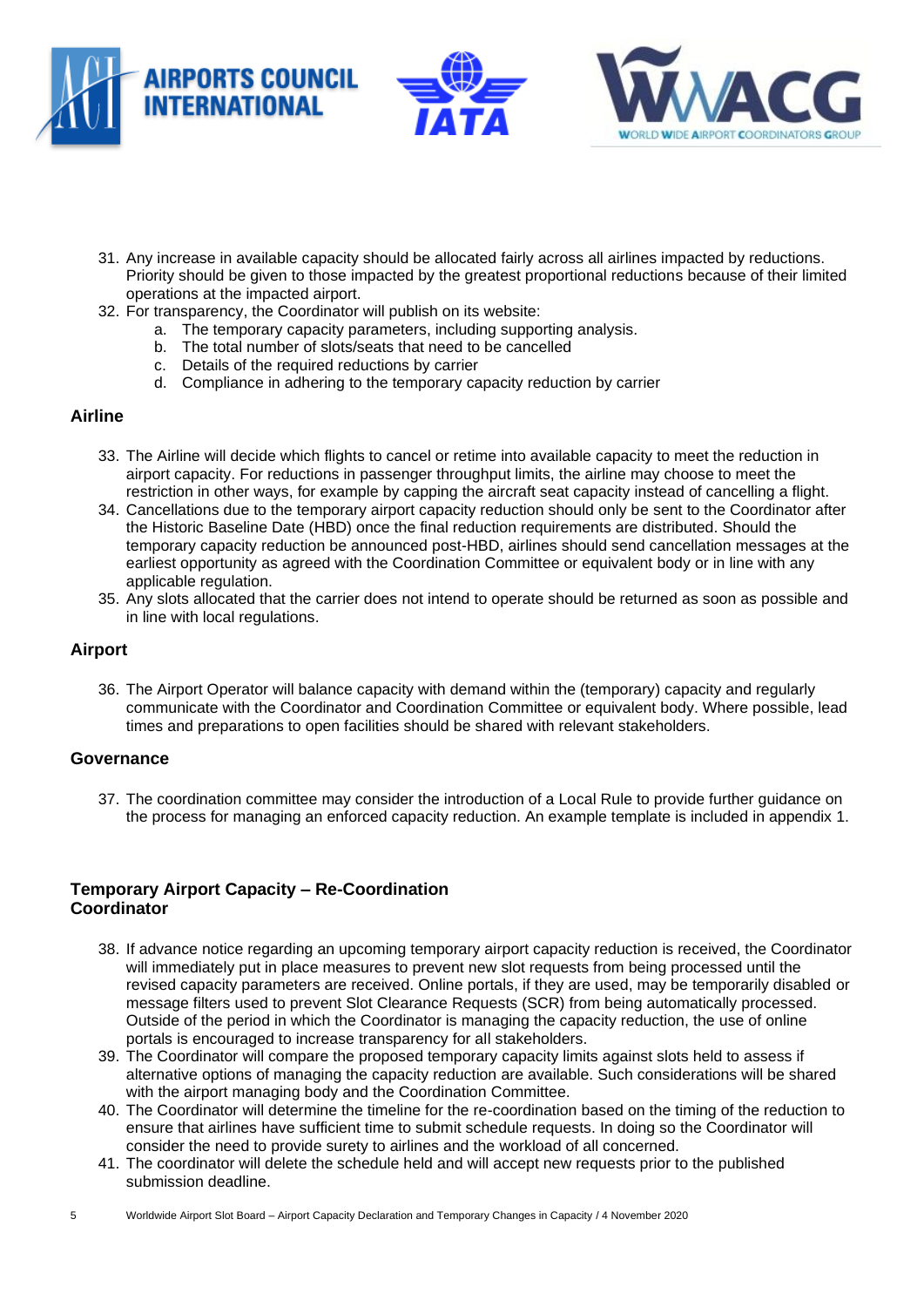





- 42. During initial re-coordination and following the removal of pre-allocated slots, slots will be allocated in the following priority:
	- a. Slots operated for five weeks or more immediately prior to the period to which the re-coordination applies (previous period) to provide surety of a continuation of service.
	- b. Slots that operated in the previous period but at a different time than required retimed into available capacity if requested.
	- c. Reinstating historic slots for the first time that have not commenced operations previously.
	- d. New requests for a series of slots.
	- e. Ad hoc services.
	- f. Other operations.
- 43. Wherever possible, the coordinator should consider:
	- a. Providing priority to requests where a Re-coordination process exists at the other end of the route.
	- b. Providing priority to carriers with less than a double daily service.
- 44. Should two or more airlines have the same priority within the groups above, the Coordinator should consider the additional criteria as set out in clause 8.4 of the WASG ensuring that a fair distribution of flights is maintained based on slots held at the HBD.
- 45. Coordinators will provide the outcome of the re-coordination to airlines on or before the deadline and make itself available to discuss the outcome with airlines.
- 46. Coordinators should maintain a waitlist and regularly review to ensure that spare capacity is allocated and schedules improved.
- 47. After 20% of the slot allocated for that phase has not been utilised or cancelled earlier that 72 hours before the planned operation the Coordinator will remove the slot and place the series of slots in question in the pool for the remainder of the scheduling phase and requests from the same carrier in the next phase will be afforded lower priority. Airlines should contact the coordinator as soon as possible, but not later than two business days, after an air service has been interrupted due to unforeseeable and unavoidable causes outside of the airline's control. "For transparency, the Coordinator will publish on its website or make available:
	- a. The temporary capacity parameters, including supporting analysis.
	- b. Full airport listing following re-coordination

#### **Airline**

- 48. Airlines are required to submit requests for slots on or before the agreed deadline for submissions.
- 49. Airlines should only submit for slots that they intend to operate.
- 50. Any slots allocated that the carrier does not intend to operate should be returned as soon as possible and in line with local regulations.

#### **Airport**

51. The Airport Operator will balance capacity with demand within the (temporary) capacity and regularly communicate with the Coordinator and Coordination Committee or equivalent body. Where possible the airport operating body will make every effort to increase capacity to meet demand.

#### **Historic precedence**

- 52. Slots cancelled as a result of temporarily reduced capacity parameters should be treated as justified nonutilisation at both ends of the route and considered as operated to ensure fair treatment in respect to the 80:20 use-it or lose-it rule.
- 53. Alleviation should only be granted to slots returned in advance of the planned operation. Conditions about a minimum level of anticipation required for slot returns might be applicable, subject to local legislation.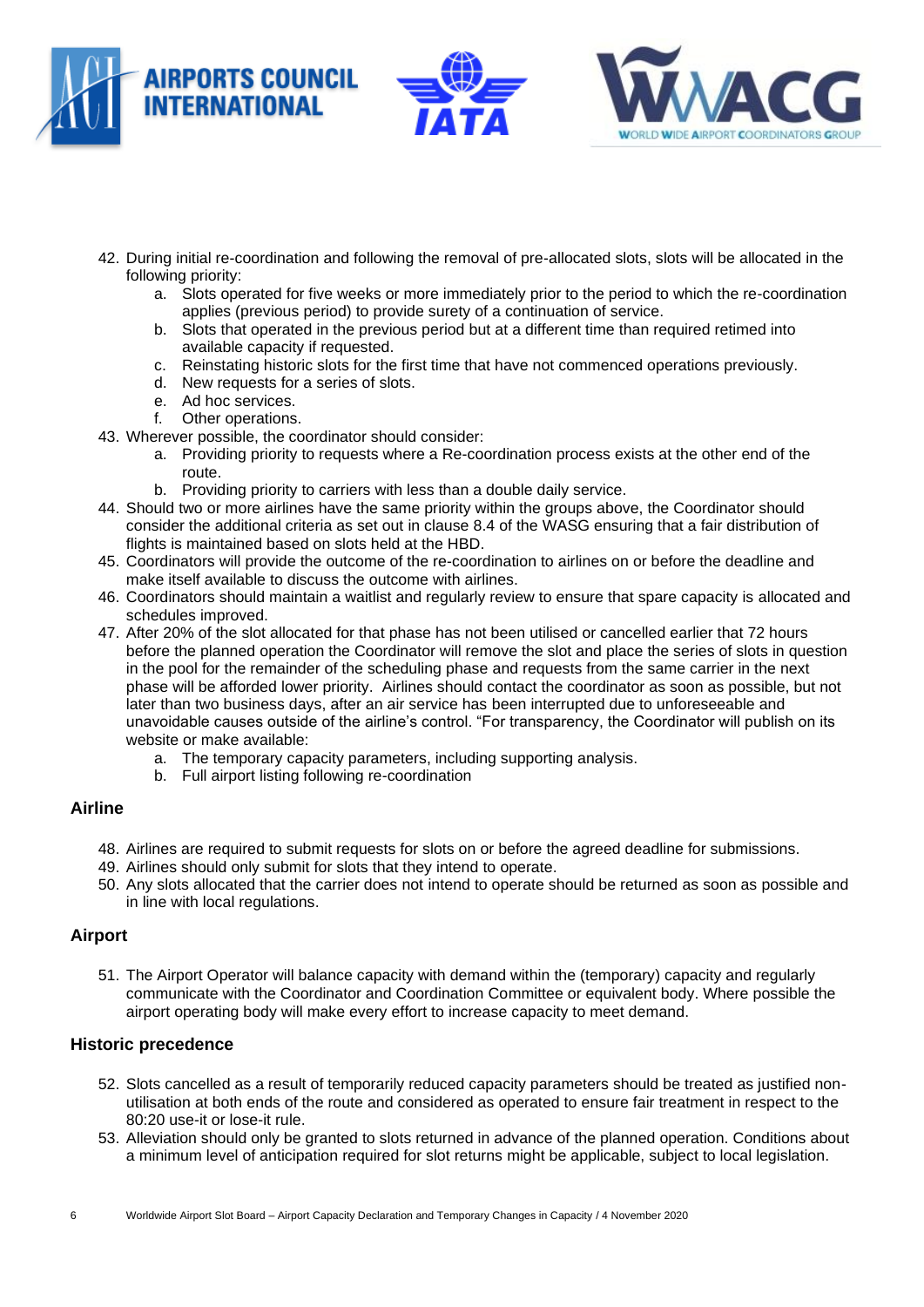



- 54. New slots intended for operation but restricted by the reduction in capacity will be considered as operated, only when the reduction in capacity is advised after the Historic Baseline Date (HBD) and only when the new slots were requested before the capacity reduction was announced
- 55. New slots allocated after the temporary reduction in airport capacity will initially be allocated on a nonhistoric basis. If operated in compliance with the 80:20 rule, the Coordinator will consider these for historic precedence as per WASG 8.7.1.d. If the slots are deemed eligible for historic precedence, they will be included in the Slot Historic List message (SHL), subject to available capacity.

# **Slot monitoring**

- 56. Carriers are required to return slots that they do not intend to operate as soon as possible and in line with local regulations, so they can be allocated to other carriers. Late return of slots that are not intended for use may prevent the application of any alleviation of the 80:20 use-it or lose-it rule to the series concerned.
- 57. Particular attention is needed to monitor cases where aircraft seat capacity has been capped to fit within reduced capacity.
- 58. The Coordinator will review any failure to operate to the times allocated in line with WASG Chapter 9 and any local legislation and/or sanction schemes in place in the relevant jurisdiction.

# **Appendix 1**

#### **MANAGEMENT OF A TEMPORARY REDUCTION IN AVAILABLE CAPACITY AS A RESULT OF COVID-19**

#### **1. INTRODUCTION**

This Local Rule sets out the process for managing periods of reduced capacity as a result of COVID-19

#### **2. OBJECTIVES**

The objective of this Local Rule is to:

2.1. Manage the demand for airport infrastructure against a reduced supply of capacity.

2.2. Provide the mechanism to support the release of capacity and ensure it's available for use as soon as its released.

2.3. Airport Authorities should make all reasonable efforts to satisfy any new measure introduced as a result of Covid-19 without the need to reduce capacity. This Local Rule should only be used when all other reasonable options have been exhausted.

2.4. Allow flexibility in the capacity management process to dynamically react to changes in the Temporary Capacity restriction to facilitate efficient use of available capacity.

2.5. Provide a process that is fair, transparent and non-discriminatory.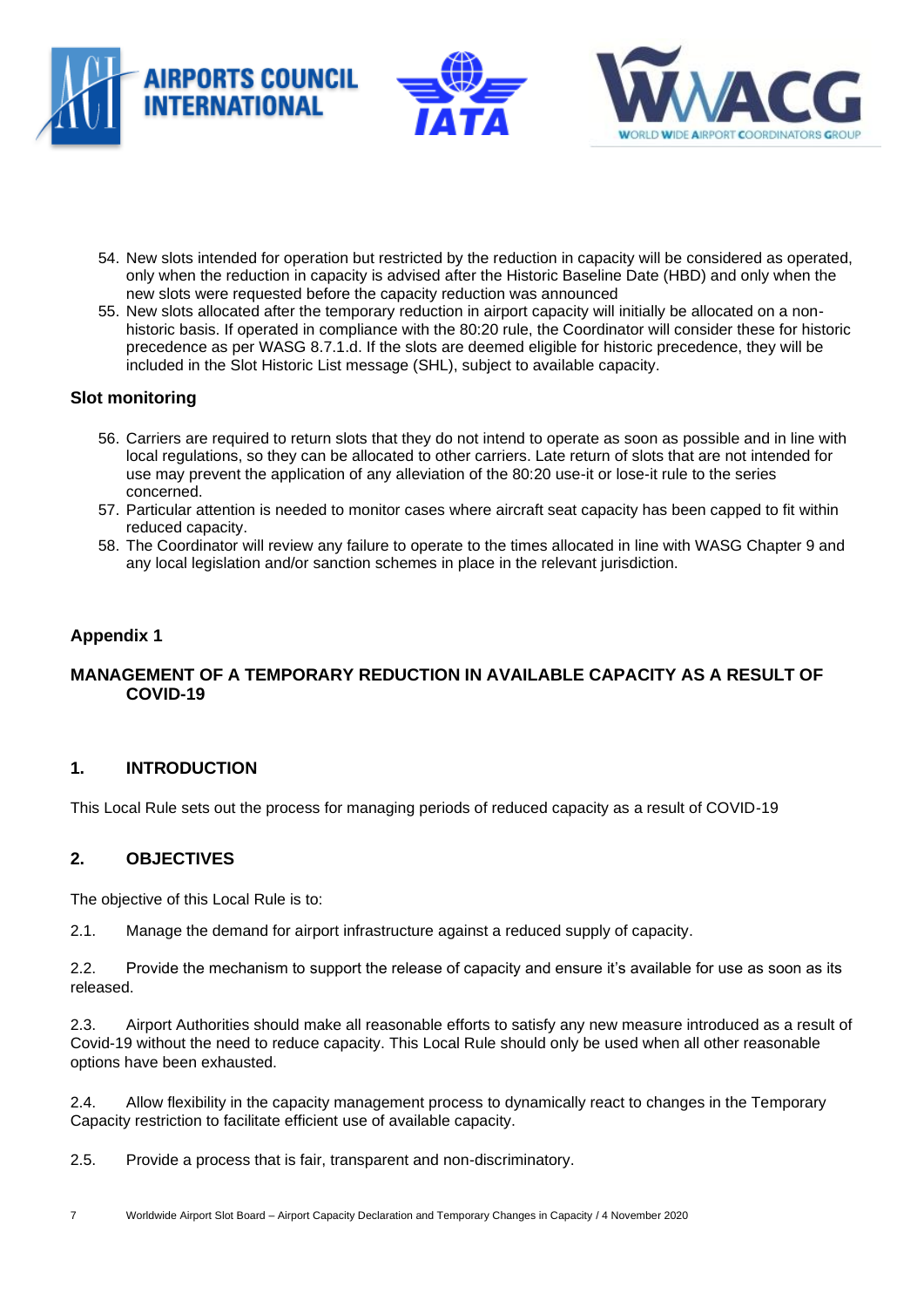



2.6. Ensure that any capacity reduction is spread across all Carriers that hold slots at the airport that use the affected infrastructure.

2.7. Provide reassurance to Carriers that hold historic rights that these will be protected for use in the subsequent seasons when capacity returns to the formal Declared Capacity.

#### **3. DEFINITIONS**

| <b>Airport Authority</b>   | The operating company responsible for the management of the airport to which<br>this Local Rule applies                                                                                                   |
|----------------------------|-----------------------------------------------------------------------------------------------------------------------------------------------------------------------------------------------------------|
| Carriers                   | Air transport undertakings that operate to the airport that this Local Rule applies                                                                                                                       |
| <b>Competent Authority</b> | The authority responsible for declaring capacity at the airport that this Local Rule<br>applies                                                                                                           |
| Coordinator                | The appointed Coordinator at the airport that this Local Rule applies                                                                                                                                     |
|                            | Coordination CommitteeThe committee established at the Level 3 airport that this Local Rule applies.                                                                                                      |
| <b>Declared Capacity</b>   | The formal declared capacity that is advised by the Competent Authority as<br>required under Section 6 of the WASG.                                                                                       |
| HBD                        | Historic Baseline Date as published by the WASB or any other specified local<br>regulations                                                                                                               |
| <b>Temporary Capacity</b>  | A temporary set of capacity limits advised by the Competent Authority in<br>accordance with the process set out herein for the purposes of managing new<br>restrictions to prevent the spread of Covid-19 |
| WASG                       | <b>Worldwide Airport Slot Guidelines</b>                                                                                                                                                                  |

# **4. PRINCIPLES OF CAPACITY REDUCTION**

4.1. The Coordinator will aim to satisfy as much demand as possible based on the available Temporary Capacity.

- 4.2. This Local Rule will apply to all service types equally.
- 4.3. Services that do not utilise affected infrastructure will not be impacted by the Local Rule.
- 4.4. The Temporary Capacity will only apply to the period of the season that it relates.

4.5. The Temporary Capacity should be notified by the Competent Authority as soon as possible to the Coordinator and Carriers after consultation with the Coordination Committee.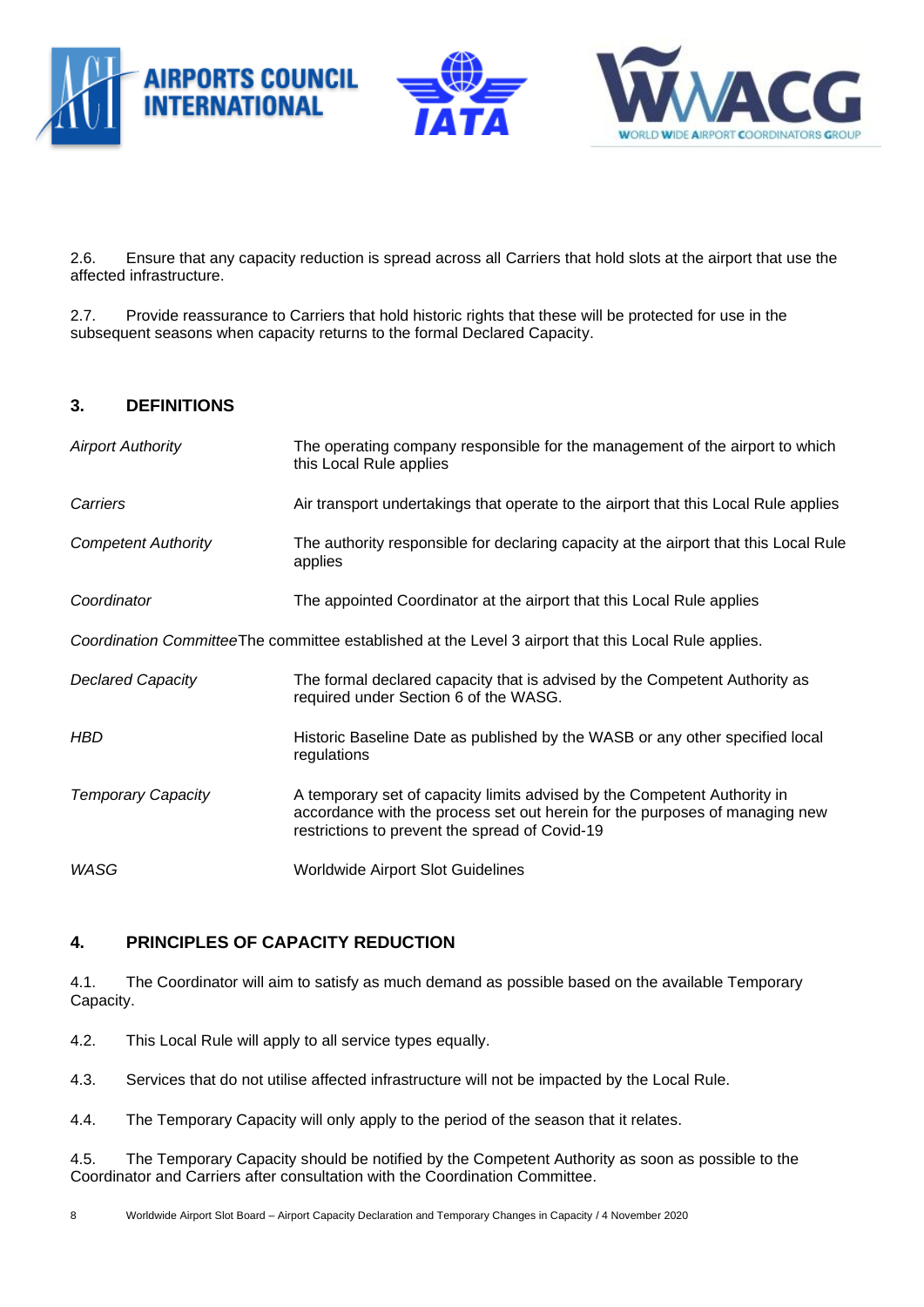





4.6. The Coordinator will give an indication of the required reductions by carrier as soon as possible after receiving the notification. However, the actual reduction will be based on slot allocations held seven working days before the revised capacity parameters are published.

4.7. The Coordinator will consider if any airport specific guidance is required to facilitate the capacity reduction and after consultation with the Airport Authority, Carriers and the Coordination Committee will publish the same.

4.8. The required capacity reduction will be measured based on hourly capacity and as a total per day to ensure a fair distribution of cancellation across Carriers. The parameter used to determine the required reduction will be based on the restriction being implemented.

4.9. All Carriers should share the impact of the capacity reduction where appropriate. (A carrier that operates in a period where capacity is available may not be required to cancel having given all Carriers an equal opportunity to retime flights to maintain a balanced cancellation).

4.10. Capacity reductions will be based on the peak week within the affected period to identify the maximum capacity reduction required. Where capacity exists throughout the season the amount of demand to be removed will be reduced to minimise the impact on Carriers.

4.11. Capacity reduction will only apply in the periods that demand exceeds available capacity, unless capacity is required in other periods to allow for retimes. This is to ensure all Carriers contribute in proportion of the number of slots held.

4.12. Where terminals are declared, separate reductions related to passenger flow rates will be managed on a terminal by terminal basis and independent of each other.

4.13. In determining the level of required cancellations, the percentage share held by a carrier will be maintained as close to the proportions held after initial coordination. For example, if carrier A held 70% of capacity in the 0900 hour at initial coordination, then they should hold 70% of the reduced capacity in the same hour after the capacity reduction.

4.14. It is for the carrier to decide which flights should reduce capacity (e.g. retiming, reduction of available seats, change of aircraft type) or be cancelled.

4.15. Carriers that are required to cancel services are encouraged to retime into available capacity.

4.16. Carriers with a single frequency per day will be protected wherever possible. However, they may be subject to a seat capacity cap to achieve the Temporary Capacity reduction.

4.17. If demand is at or below the Temporary Capacity any available capacity will be made available to other Carriers to use on a non-historic basis.

4.18. Once the capacity reduction has been completed any increase in available capacity should be allocated first to those that have reduced capacity in the initial phase and in the proportion the carrier reduced.

4.19. Carriers are required to return slots that they do not intend to operate as soon as possible and in line with local regulations, so they can be allocated to other Carriers where demand exists. Slots will be allocated on a nonhistoric basis. Should a carrier that has released slots wish to reinstate they will need to do so into available capacity based on the Temporary Capacity limits.

9 Worldwide Airport Slot Board – Airport Capacity Declaration and Temporary Changes in Capacity / 4 November 2020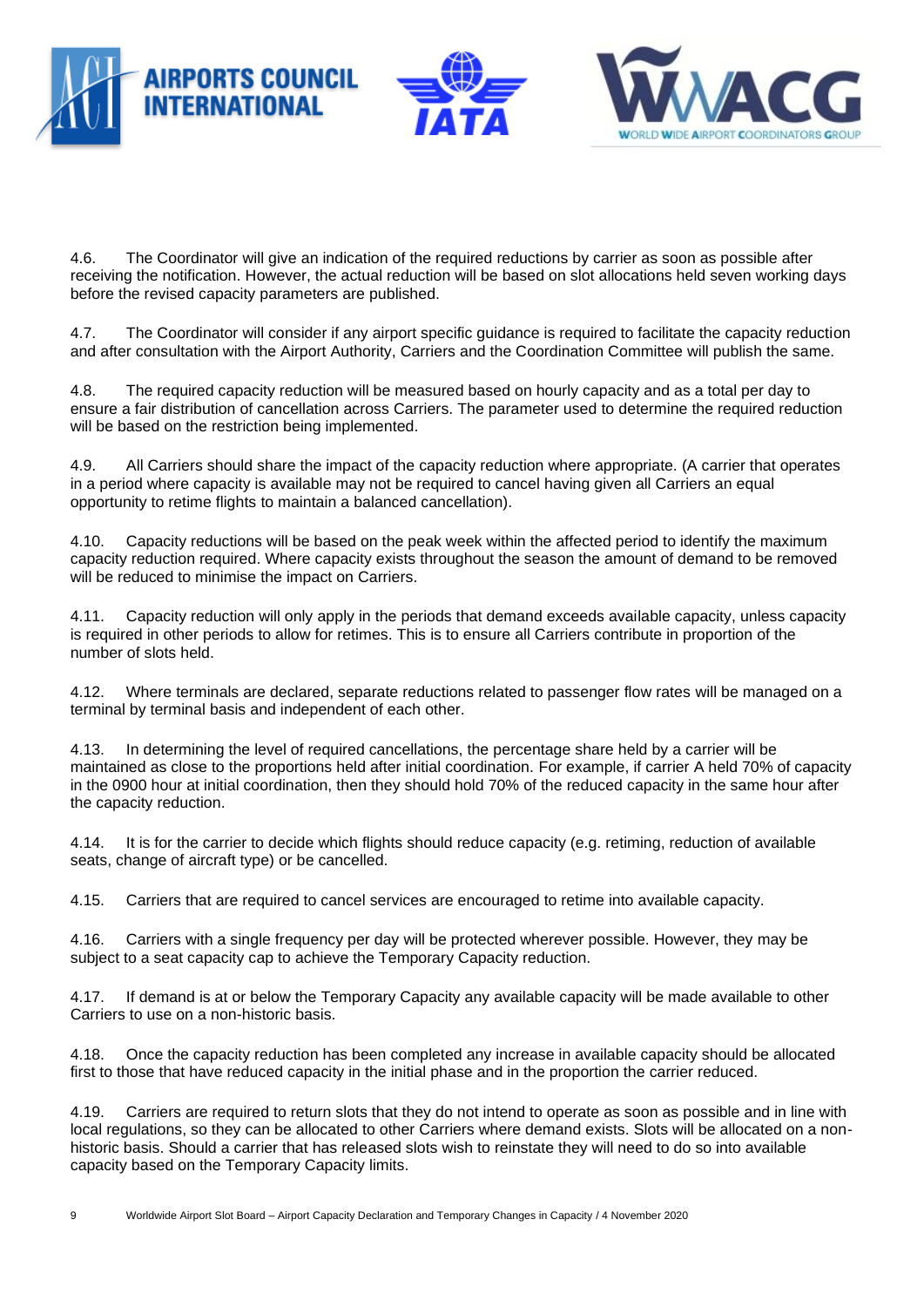





4.20. The standard guidelines contained in the WASG should be maintained as far as possible.

# **5. PROCESS**

5.1. The Competent Authority will provide the Coordinator with its Declared Capacity having consulted with the Coordination Committee in good time for initial coordination, as required under Section 6 of the WASG in accordance with the process established by the Competent Authority.

5.2. The Coordinator will perform initial coordination and issue the SAL by the deadlines contained in the WASG.

5.3. New slot requests may be allocated on a non-historic basis or as a conditional offer with condition being related to not seeking to benefit from the presence of this Local Rule.

5.4. The Competent Authority will notify the Coordinator, Coordination Committee and Carriers of any capacity reduction required providing a detailed explanation of how the Temporary Capacity has been calculated.

5.5. The Competent Authority will determine the Temporary Capacity and the period to which it will apply having followed the process below:

5.6. The Coordinator will immediately put in place measures to prevent new slot requests from being processed until an assessment of the Temporary Capacity has been completed. Online portals where they exist may be disabled at times or message filters used to prevent series changes from being automatically processed.

5.7. The Coordinator will assess the Temporary Capacity against the slots held to determine the level of capacity reduction each Carrier is expected to contribute. Where the restriction involves a new constraint, the Coordinator will prepare and post on its website a base capacity assessment to determine any capacity reduction by Carrier. If the reduction is based on reduced terminal availability it will be based on a fixed constraint (T60/T30/T15) to be determined by the Coordinator and advised to the Coordination Committee and Carriers. This is to ensure that the capacity reduction is manageable, and the requirement is easily understood.

5.8. If the Temporary Capacity is notified prior to the HBD, the Coordinator will provide an indicative reduction requirement. This will be updated shortly after the HBD based on the slots held at that time.

5.9. Carriers may request the Coordinator to reduce seat capacity for their flights to achieve the required reduction. Carriers would then be encouraged to move flights to utilise their allocation. Alternatively, Carriers can make their own determination of what flights to impact and provide cancellation messages as per 5.10 and 5.11 below.

5.10. Should the Temporary Capacity reduction be announced prior to the HBD, Carriers are requested to plan to meet the indicative allocated capacity. Cancellations should only be sent to the Coordinator after the HBD once the final reduction requirements are distributed. By delaying the processing of cancellations provides carrier more time to plan and to consider any subsequent changes to the Temporary Capacity.

5.11. Should the Temporary Capacity Reduction be announced post HBD, Carriers should send cancellation messages at the earliest opportunity.

5.12. All Carriers will be given an opportunity to retime flights if so required. The Coordinator will advise a date that retime requests should be submitted. After this date, the Coordinator will process the requests to ensure a fair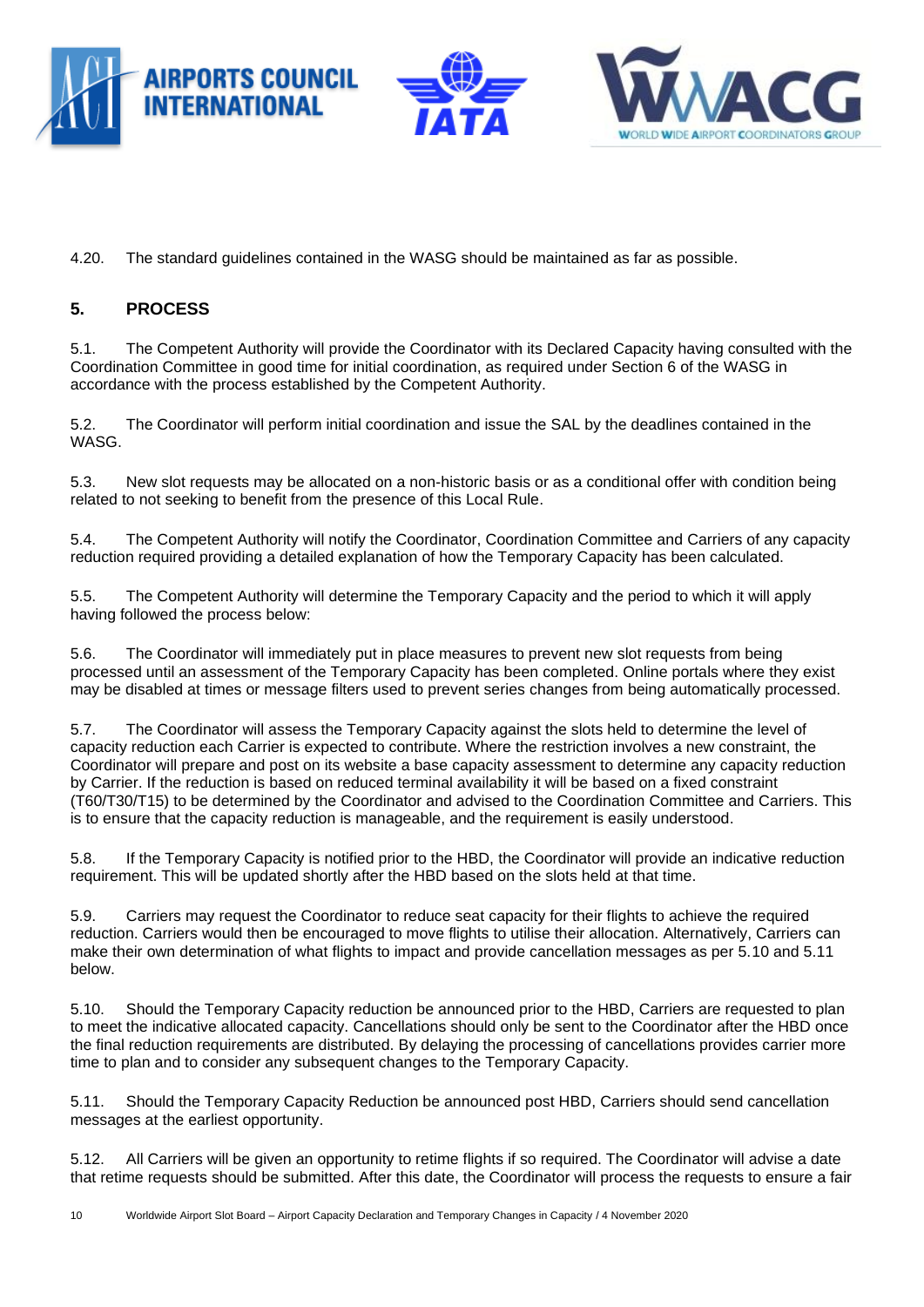



distribution across Carriers. After this process has been completed, all subsequent changes will be processed on a first come, first served basis.

5.13. The Coordinator will report on progress made to reach the Temporary Capacity.

#### **6. TRANSPARENCY**

- 6.1. For the purpose of transparency, the Coordinator will publish on its website:
- 6.1.1. The Temporary Capacity limits and the supporting analysis
- 6.1.2. The total number of slots/seats that need to be cancelled to comply with the Temporary Capacity limits
- 6.1.3. Details of the required reductions by Carrier
- 6.1.4. Compliance in adhering to the Temporary Capacity limits by Carrier

#### **7. ALLEVIATION**

7.1. Alleviation will be granted to slots cancelled in compliance with this Local Rule under 8.8 of the WASG or any wider alleviation declared under local legislation.

7.2. Alleviation will only be granted to slots returned as soon as possible and in line with local regulations.

7.3. During the validity of this Local Rule, the Coordinator may relax any limitations on re-times counting towards utilisation of slots.

#### **8. HISTORICS**

8.1. Slots cancelled as a result of temporarily reduced capacity parameters must be treated as justified nonutilization at both ends of the route and considered as operated to ensure fair treatment in respect to the 80:20 use-it or lose-it rule.

8.2. New slots intended for operation but restricted by the reduction in capacity will be considered as operated, only when the reduction in capacity is advised after the Historic Baseline Date (HBD) and only when the new slots were requested before the capacity reduction was announced.

8.3. New slots allocated after the temporary reduction in airport capacity will initially be allocated on a nonhistoric basis. If operated in compliance with the 80:20 rule, the coordinator will consider these for historic precedence as per WASG 8.7.1.d. If the slots are deemed eligible for historic precedence, they will be included in the Slot Historic List message (SHL), subject to available capacity and any local regulation.